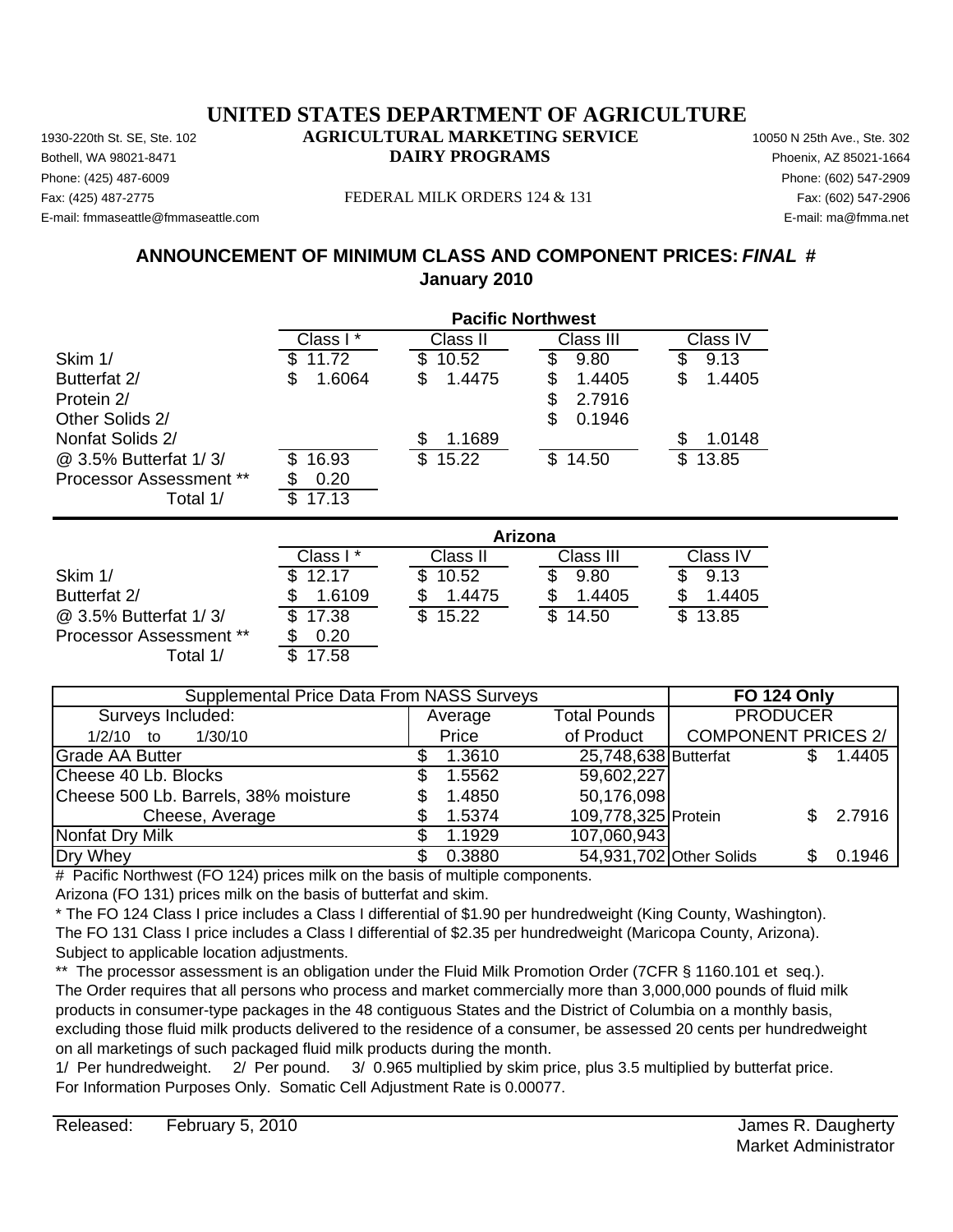Phone: (425) 487-6009 Phone: (602) 547-2909 E-mail: fmmaseattle@fmmaseattle.com E-mail: ma@fmma.net

#### Fax: (425) 487-2775 FEDERAL MILK ORDERS 124 & 131 Fax: (602) 547-2906

# **ANNOUNCEMENT OF MINIMUM CLASS AND COMPONENT PRICES:** *FINAL* **# February 2010**

|                                | <b>Pacific Northwest</b> |              |              |              |
|--------------------------------|--------------------------|--------------|--------------|--------------|
|                                | Class I*                 | Class II     | Class III    | Class IV     |
| Skim 1/                        | 12.17                    | 10.97        | 9.57         | 8.14         |
| Butterfat 2/                   | 1.4280<br>\$             | 1.4474<br>\$ | 1.4404<br>S  | 1.4404<br>\$ |
| Protein 2/                     |                          |              | 2.7066<br>S  |              |
| Other Solids 2/                |                          |              | 0.1992<br>\$ |              |
| Nonfat Solids 2/               |                          | 1.2189<br>\$ |              | 0.9043       |
| @ 3.5% Butterfat 1/3/          | 16.74                    | \$<br>15.65  | \$14.28      | 12.90<br>S   |
| <b>Processor Assessment **</b> | 0.20                     |              |              |              |
| Total 1/                       | 16.94<br>S               |              |              |              |
|                                |                          |              | Arizona      |              |
|                                | Class I*                 | Class II     | Class III    | Class IV     |
| Skim 1/                        | 12.62<br>S               | S<br>10.97   | 9.57<br>\$   | 8.14<br>\$   |
| Butterfat 2/                   | 1.4325<br>\$             | 1.4474<br>\$ | 1.4404<br>\$ | 1.4404<br>\$ |

 $\overline{\textcircled{a}}$  3.5% Butterfat 1/3/  $\overline{\textcircled{b}}$  17.19  $\overline{\textcircled{b}}$  15.65  $\overline{\textcircled{b}}$  14.28  $\overline{\textcircled{b}}$  12.90 Processor Assessment \*\* \$ 0.20 Total  $1/$ 

| Supplemental Price Data From NASS Surveys |         |                      | <b>FO 124 Only</b>         |        |
|-------------------------------------------|---------|----------------------|----------------------------|--------|
| Surveys Included:                         | Average | <b>Total Pounds</b>  | <b>PRODUCER</b>            |        |
| 2/27/10<br>$2/6/10$ to                    | Price   | of Product           | <b>COMPONENT PRICES 2/</b> |        |
| <b>Grade AA Butter</b>                    | 1.3609  | 16,107,130 Butterfat |                            | 1.4404 |
| Cheese 40 Lb. Blocks                      | 1.4934  | 43,253,519           |                            |        |
| Cheese 500 Lb. Barrels, 38% moisture      | 1.5020  | 36,394,951           |                            |        |
| Cheese, Average                           | 1.5110  | 79,648,470 Protein   |                            | 2.7066 |
| Nonfat Dry Milk                           | 1.0812  | 74,583,225           |                            |        |
| Dry Whey                                  | 0.3925  |                      | 44,152,398 Other Solids    | 0.1992 |

# Pacific Northwest (FO 124) prices milk on the basis of multiple components.

Arizona (FO 131) prices milk on the basis of butterfat and skim.

\* The FO 124 Class I price includes a Class I differential of \$1.90 per hundredweight (King County, Washington). The FO 131 Class I price includes a Class I differential of \$2.35 per hundredweight (Maricopa County, Arizona). Subject to applicable location adjustments.

\*\* The processor assessment is an obligation under the Fluid Milk Promotion Order (7CFR § 1160.101 et seq.). The Order requires that all persons who process and market commercially more than 3,000,000 pounds of fluid milk products in consumer-type packages in the 48 contiguous States and the District of Columbia on a monthly basis, excluding those fluid milk products delivered to the residence of a consumer, be assessed 20 cents per hundredweight on all marketings of such packaged fluid milk products during the month.

1/ Per hundredweight. 2/ Per pound. 3/ 0.965 multiplied by skim price, plus 3.5 multiplied by butterfat price. For Information Purposes Only. Somatic Cell Adjustment Rate is 0.00076.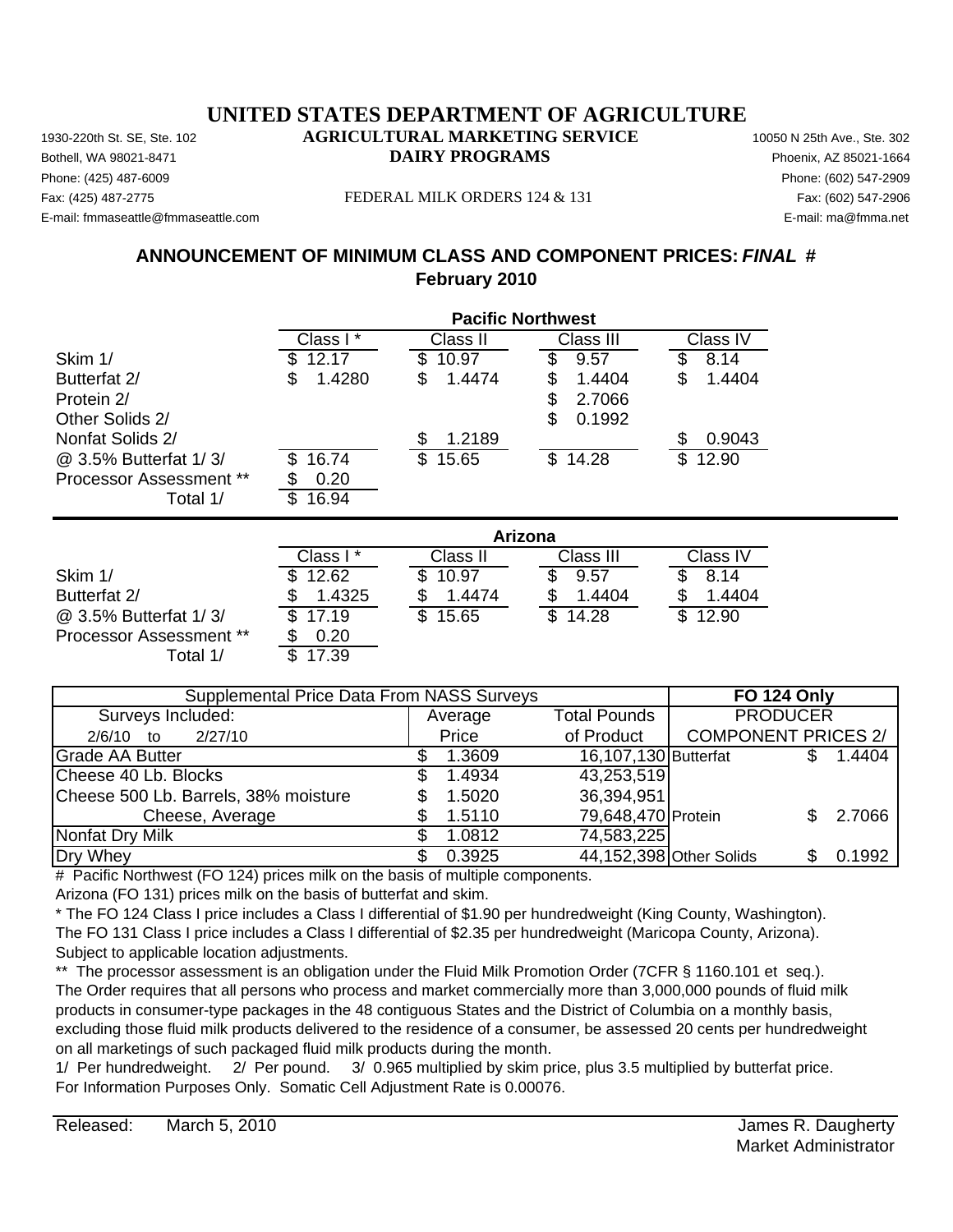Phone: (425) 487-6009 Phone: (602) 547-2909 E-mail: fmmaseattle@fmmaseattle.com E-mail: ma@fmma.net

#### Fax: (425) 487-2775 FEDERAL MILK ORDERS 124 & 131 Fax: (602) 547-2906

# **ANNOUNCEMENT OF MINIMUM CLASS AND COMPONENT PRICES:** *FINAL* **# March 2010**

|                                |              | <b>Pacific Northwest</b> |              |              |
|--------------------------------|--------------|--------------------------|--------------|--------------|
|                                | Class I*     | Class II                 | Class III    | Class IV     |
| Skim 1/                        | 11.50<br>S   | 9.39                     | 7.68<br>S    | 7.82         |
| Butterfat 2/                   | 1.4705<br>\$ | 1.5417<br>S              | 1.5347<br>\$ | 1.5347<br>\$ |
| Protein 2/                     |              |                          | 2.1311<br>\$ |              |
| Other Solids 2/                |              |                          | 0.1823<br>S  |              |
| Nonfat Solids 2/               |              | 1.0433<br>S              |              | 0.8688       |
| @ 3.5% Butterfat 1/3/          | 16.24<br>\$  | 14.46<br>S               | 12.78<br>\$  | 12.92<br>\$  |
| <b>Processor Assessment **</b> | 0.20         |                          |              |              |
| Total 1/                       | 16.44<br>\$  |                          |              |              |
|                                |              | Arizona                  |              |              |
|                                | Class I *    | Class II                 | Class III    | Class IV     |
|                                |              |                          |              |              |

|                                | Class I | Class II     | Class III | Class IV |
|--------------------------------|---------|--------------|-----------|----------|
| Skim 1/                        | 11.95   | 9.39         | 7.68      | 7.82     |
| Butterfat 2/                   | 1.4750  | 1.5417       | 1.5347    | 1.5347   |
| @ 3.5% Butterfat 1/3/          | 16.69   | 14.46<br>\$. | \$12.78   | \$12.92  |
| <b>Processor Assessment **</b> | 0.20    |              |           |          |
| ⊺otal 1/                       | 16.89   |              |           |          |

| Supplemental Price Data From NASS Surveys |         |                      | <b>FO 124 Only</b>            |        |
|-------------------------------------------|---------|----------------------|-------------------------------|--------|
| Surveys Included:                         | Average | <b>Total Pounds</b>  | <b>PRODUCER</b>               |        |
| 3/27/10<br>$3/6/10$ to                    | Price   | of Product           | <b>COMPONENT PRICES 2/</b>    |        |
| <b>Grade AA Butter</b>                    | 1.4388  | 17,017,020 Butterfat |                               | 1.5347 |
| Cheese 40 Lb. Blocks                      | 1.3673  | 43,663,593           |                               |        |
| Cheese 500 Lb. Barrels, 38% moisture      | 1.3289  | 41,470,080           |                               |        |
| Cheese, Average                           | 1.3632  | 85,133,673 Protein   |                               | 2.1311 |
| Nonfat Dry Milk                           | 1.0454  | 96,694,786           |                               |        |
| Dry Whey                                  | 0.3761  |                      | 42,202,970 Other Solids<br>SS | 0.1823 |

# Pacific Northwest (FO 124) prices milk on the basis of multiple components.

Arizona (FO 131) prices milk on the basis of butterfat and skim.

\* The FO 124 Class I price includes a Class I differential of \$1.90 per hundredweight (King County, Washington). The FO 131 Class I price includes a Class I differential of \$2.35 per hundredweight (Maricopa County, Arizona). Subject to applicable location adjustments.

\*\* The processor assessment is an obligation under the Fluid Milk Promotion Order (7CFR § 1160.101 et seq.). The Order requires that all persons who process and market commercially more than 3,000,000 pounds of fluid milk products in consumer-type packages in the 48 contiguous States and the District of Columbia on a monthly basis, excluding those fluid milk products delivered to the residence of a consumer, be assessed 20 cents per hundredweight on all marketings of such packaged fluid milk products during the month.

1/ Per hundredweight. 2/ Per pound. 3/ 0.965 multiplied by skim price, plus 3.5 multiplied by butterfat price. For Information Purposes Only. Somatic Cell Adjustment Rate is 0.00068.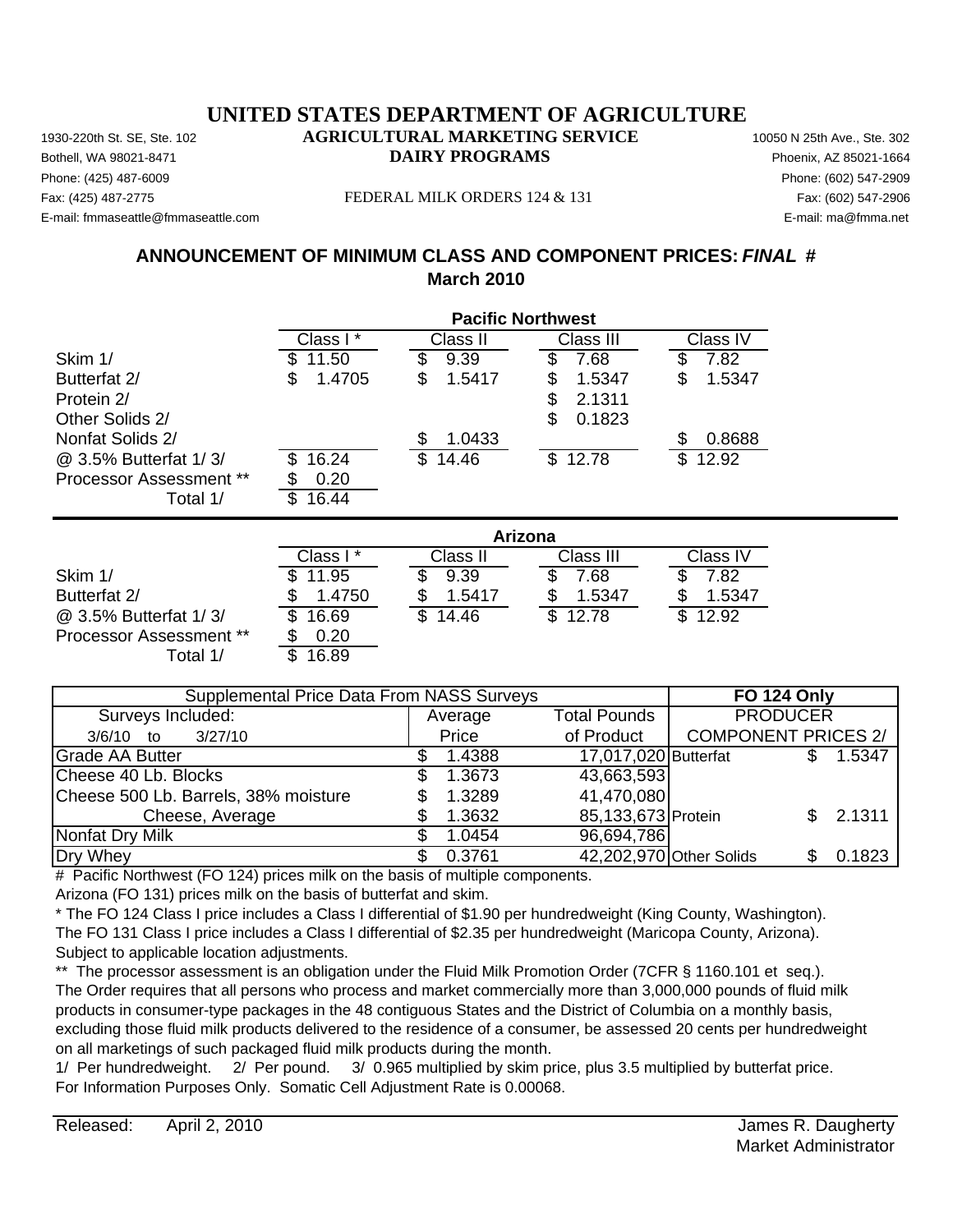Phone: (425) 487-6009 Phone: (602) 547-2909 E-mail: fmmaseattle@fmmaseattle.com E-mail: ma@fmma.net

#### Fax: (425) 487-2775 FEDERAL MILK ORDERS 124 & 131 Fax: (602) 547-2906

# **ANNOUNCEMENT OF MINIMUM CLASS AND COMPONENT PRICES:** *FINAL* **# April 2010**

|                                |              | <b>Pacific Northwest</b> |              |              |
|--------------------------------|--------------|--------------------------|--------------|--------------|
|                                | Class I*     | Class II                 | Class III    | Class IV     |
| Skim 1/                        | 10.09        | \$<br>8.52               | 7.65         | \$<br>8.49   |
| Butterfat 2/                   | 1.5369<br>\$ | \$<br>1.5883             | 1.5813<br>\$ | \$<br>1.5813 |
| Protein 2/                     |              |                          | \$<br>2.1449 |              |
| Other Solids 2/                |              |                          | \$<br>0.1702 |              |
| Nonfat Solids 2/               |              | \$<br>0.9467             |              | \$<br>0.9435 |
| @ 3.5% Butterfat 1/3/          | 15.12<br>S   | \$<br>13.78              | \$12.92      | \$<br>13.73  |
| <b>Processor Assessment **</b> | 0.20         |                          |              |              |
| Total 1/                       | \$<br>15.32  |                          |              |              |
|                                |              |                          | Arizona      |              |
|                                | Class I*     | Class II                 | Class III    | Class IV     |
| Skim 1/                        | 10.54        | S<br>8.52                | 7.65<br>\$   | 8.49<br>\$   |
| Butterfat 2/                   | 1.5414<br>\$ | 1.5883<br>\$             | \$<br>1.5813 | \$<br>1.5813 |

Total 1/ \$ 15.77 Average 4/3/10 to 4/24/10 Price Grade AA Butter **1.5813** \$ 1.4773 25,491,906 Butterfat \$ 1.5813 Cheese 40 Lb. Blocks \$ 1.3618 Cheese 500 Lb. Barrels,  $38\%$  moisture  $$1.3745$ Cheese, Average \$ 1.3827 84,215,279 Protein \$ 2.1449 Nonfat Dry Milk  $\sim$  \$ 1.1208 Dry Whey 0.3643 \$ Other Solids \$ 0.1702 43,014,524 41,260,872 79,562,756 of Product | COMPONENT PRICES 2/ 42,954,407 Supplemental Price Data From NASS Surveys **FO 124 Only** Surveys Included: Total Pounds PRODUCER

@ 3.5% Butterfat 1/ 3/  $\overline{3}$  15.57  $\overline{3}$  13.78  $\overline{3}$  12.92  $\overline{3}$  13.73

# Pacific Northwest (FO 124) prices milk on the basis of multiple components.

Arizona (FO 131) prices milk on the basis of butterfat and skim.

Processor Assessment \*\* \$ 0.20

\* The FO 124 Class I price includes a Class I differential of \$1.90 per hundredweight (King County, Washington). The FO 131 Class I price includes a Class I differential of \$2.35 per hundredweight (Maricopa County, Arizona). Subject to applicable location adjustments.

\*\* The processor assessment is an obligation under the Fluid Milk Promotion Order (7CFR § 1160.101 et seq.). The Order requires that all persons who process and market commercially more than 3,000,000 pounds of fluid milk products in consumer-type packages in the 48 contiguous States and the District of Columbia on a monthly basis, excluding those fluid milk products delivered to the residence of a consumer, be assessed 20 cents per hundredweight on all marketings of such packaged fluid milk products during the month.

1/ Per hundredweight. 2/ Per pound. 3/ 0.965 multiplied by skim price, plus 3.5 multiplied by butterfat price. For Information Purposes Only. Somatic Cell Adjustment Rate is 0.00069.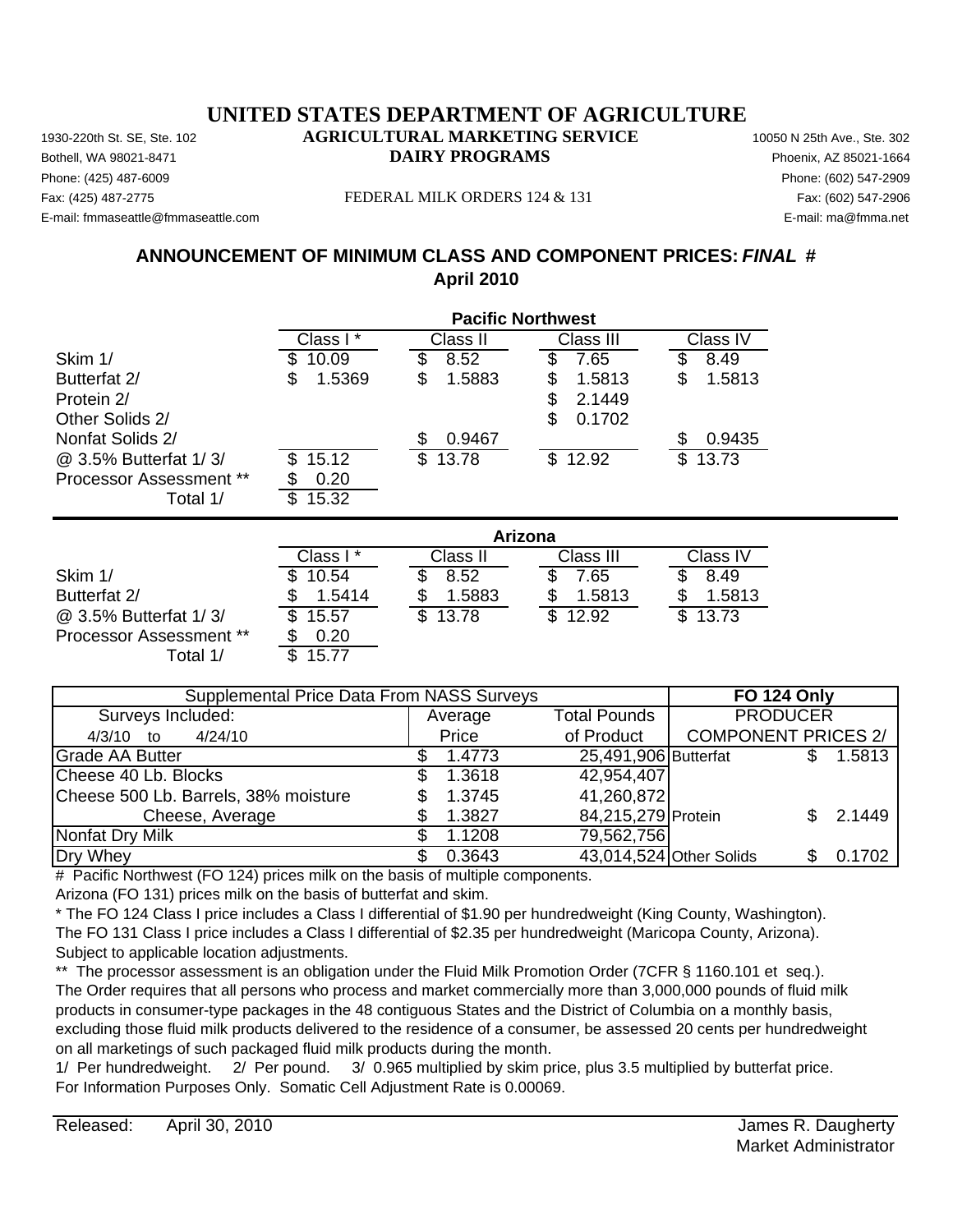Phone: (425) 487-6009 Phone: (602) 547-2909 E-mail: fmmaseattle@fmmaseattle.com E-mail: ma@fmma.net

#### Fax: (425) 487-2775 FEDERAL MILK ORDERS 124 & 131 Fax: (602) 547-2906

# **ANNOUNCEMENT OF MINIMUM CLASS AND COMPONENT PRICES:** *FINAL* **# May 2010**

|                                |              |              | <b>Pacific Northwest</b> |              |
|--------------------------------|--------------|--------------|--------------------------|--------------|
|                                | Class I*     | Class II     | Class III                | Class IV     |
| Skim 1/                        | 10.43<br>S   | 9.23<br>S    | 7.68<br>S                | \$<br>9.66   |
| Butterfat 2/                   | \$<br>1.6110 | \$<br>1.7128 | \$<br>1.7058             | \$<br>1.7058 |
| Protein 2/                     |              |              | 2.1523<br>\$             |              |
| Other Solids 2/                |              |              | \$<br>0.1704             |              |
| Nonfat Solids 2/               |              | 1.0256<br>\$ |                          | \$<br>1.0734 |
| @ 3.5% Butterfat 1/3/          | 15.70<br>S   | \$<br>14.90  | \$13.38                  | \$<br>15.29  |
| <b>Processor Assessment **</b> | 0.20<br>\$   |              |                          |              |
| Total 1/                       | 15.90<br>\$  |              |                          |              |
|                                |              |              | Arizona                  |              |
|                                | Class I*     | Class II     | Class III                | Class IV     |
| Skim 1/                        | 10.88        | 9.23         | 7.68                     | 9.66<br>S    |
| Butterfat 2/                   | 1.6155<br>\$ | 1.7128<br>\$ | 1.7058<br>\$             | 1.7058<br>\$ |
| @ 3.5% Butterfat 1/3/          | \$<br>16.15  | S<br>14.90   | 13.38<br>S               | \$<br>15.29  |

Average 5/1/10 to 5/29/10 Price Grade AA Butter **1.5801** \$ 1.5801 27,794,766 Butterfat \$ 1.7058 Cheese 40 Lb. Blocks \$ 1.4102 Cheese 500 Lb. Barrels,  $38\%$  moisture  $$1.4122$ Cheese, Average \$ 1.4257 112,318,824 Protein \$ 2.1523 Nonfat Dry Milk  $\sim$  \$ 1.2520 Dry Whey \$ 0.3645 57,319,741|Other Solids \$ 0.1704 54,283,623 67,896,714 of Product | COMPONENT PRICES 2/ 58,035,201 Supplemental Price Data From NASS Surveys **FO 124 Only** Surveys Included: The Contract of Average Total Pounds PRODUCER

# Pacific Northwest (FO 124) prices milk on the basis of multiple components.

Arizona (FO 131) prices milk on the basis of butterfat and skim.

Processor Assessment \*\*  $\frac{\$}{\$}$  0.20<br>Total 1/  $\frac{\$}{\$}$  16.35 Total  $1/$ 

\* The FO 124 Class I price includes a Class I differential of \$1.90 per hundredweight (King County, Washington). The FO 131 Class I price includes a Class I differential of \$2.35 per hundredweight (Maricopa County, Arizona). Subject to applicable location adjustments.

\*\* The processor assessment is an obligation under the Fluid Milk Promotion Order (7CFR § 1160.101 et seq.). The Order requires that all persons who process and market commercially more than 3,000,000 pounds of fluid milk products in consumer-type packages in the 48 contiguous States and the District of Columbia on a monthly basis, excluding those fluid milk products delivered to the residence of a consumer, be assessed 20 cents per hundredweight on all marketings of such packaged fluid milk products during the month.

1/ Per hundredweight. 2/ Per pound. 3/ 0.965 multiplied by skim price, plus 3.5 multiplied by butterfat price. For Information Purposes Only. Somatic Cell Adjustment Rate is 0.00071.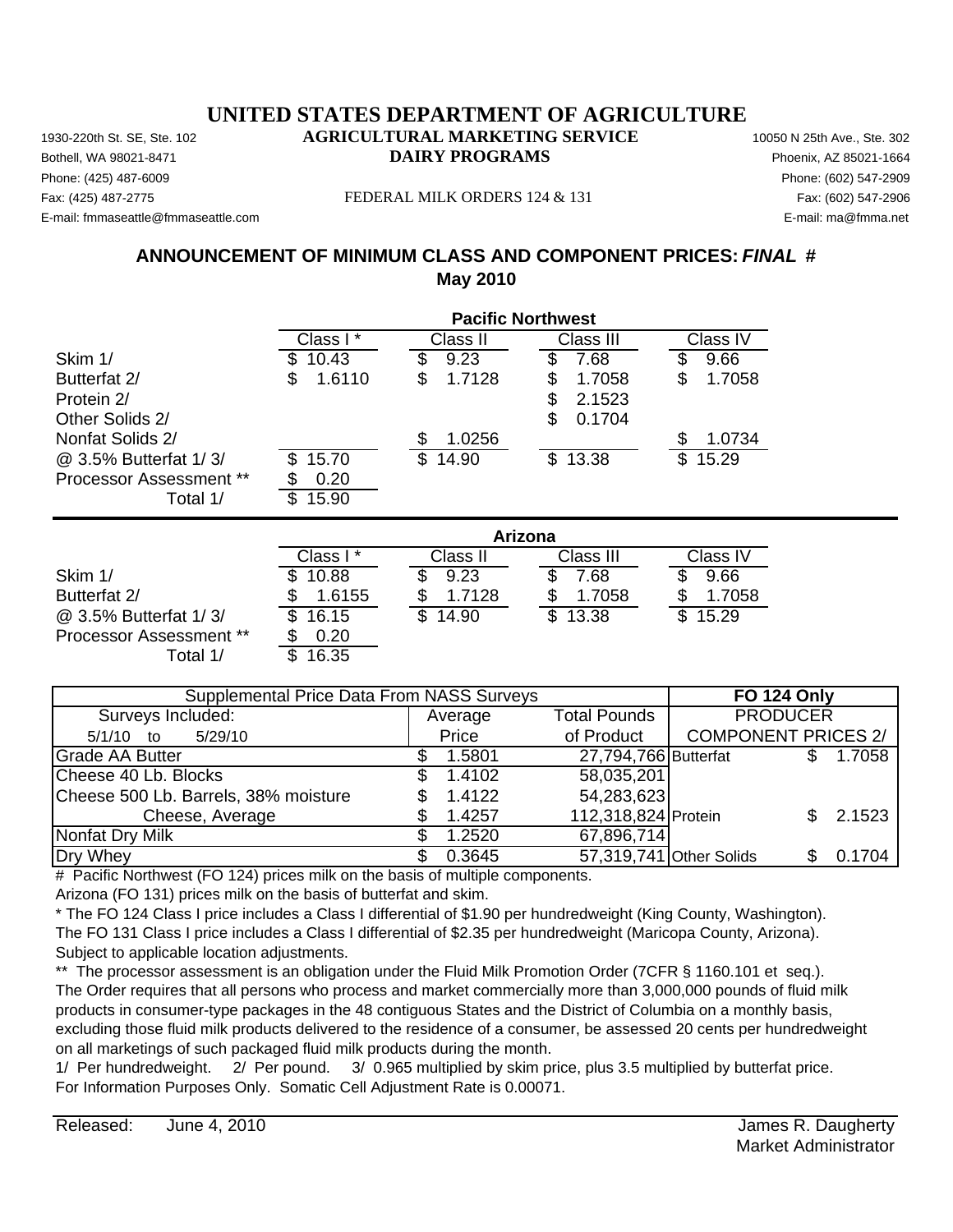Phone: (425) 487-6009 Phone: (602) 547-2909 E-mail: fmmaseattle@fmmaseattle.com E-mail: ma@fmma.net

#### Fax: (425) 487-2775 FEDERAL MILK ORDERS 124 & 131 Fax: (602) 547-2906

# **ANNOUNCEMENT OF MINIMUM CLASS AND COMPONENT PRICES:** *FINAL* **# June 2010**

|                                | <b>Pacific Northwest</b> |              |              |              |
|--------------------------------|--------------------------|--------------|--------------|--------------|
|                                | Class I*                 | Class II     | Class III    | Class IV     |
| Skim 1/                        | 11.51                    | \$<br>10.31  | 7.86         | 9.76         |
| Butterfat 2/                   | 1.7345<br>\$             | 1.7304<br>\$ | 1.7234<br>S  | 1.7234<br>\$ |
| Protein 2/                     |                          |              | \$<br>2.2040 |              |
| Other Solids 2/                |                          |              | \$<br>0.1748 |              |
| Nonfat Solids 2/               |                          | \$<br>1.1456 |              | S<br>1.0843  |
| @ 3.5% Butterfat 1/3/          | 17.18                    | \$<br>16.01  | \$13.62      | \$<br>15.45  |
| <b>Processor Assessment **</b> | 0.20                     |              |              |              |
| Total 1/                       | \$<br>17.38              |              |              |              |
|                                |                          |              | Arizona      |              |
|                                | Class I*                 | Class II     | Class III    | Class IV     |
| Skim 1/                        | 11.96<br>S               | \$<br>10.31  | 7.86<br>\$   | 9.76<br>S    |
| Butterfat 2/                   | 1.7390<br>\$             | 1.7304<br>\$ | 1.7234<br>\$ | 1.7234<br>\$ |

@ 3.5% Butterfat 1/3/  $\overline{3}$  17.63  $\overline{3}$  16.01  $\overline{3}$  13.62  $\overline{3}$  15.45

| Supplemental Price Data From NASS Surveys |             |                      | <b>FO 124 Only</b>         |              |  |
|-------------------------------------------|-------------|----------------------|----------------------------|--------------|--|
| Surveys Included:                         | Average     | <b>Total Pounds</b>  | <b>PRODUCER</b>            |              |  |
| 6/5/10 to<br>6/26/10                      | Price       | of Product           | <b>COMPONENT PRICES 2/</b> |              |  |
| <b>Grade AA Butter</b>                    | 1.5946      | 23,782,120 Butterfat |                            | 1.7234       |  |
| Cheese 40 Lb. Blocks                      | 1.4441      | 47,493,552           |                            |              |  |
| Cheese 500 Lb. Barrels, 38% moisture      | 1.4215<br>S | 40,634,852           |                            |              |  |
| Cheese, Average                           | 1.4475      | 88,128,404 Protein   |                            | 2.2040<br>S. |  |
| Nonfat Dry Milk                           | 1.2631      | 56,815,386           |                            |              |  |
| Dry Whey                                  | 0.3688      |                      | 37,733,351 Other Solids    | 0.1748       |  |

# Pacific Northwest (FO 124) prices milk on the basis of multiple components.

Arizona (FO 131) prices milk on the basis of butterfat and skim.

Processor Assessment \*\* \$ 0.20 Total  $1/$ 

\* The FO 124 Class I price includes a Class I differential of \$1.90 per hundredweight (King County, Washington). The FO 131 Class I price includes a Class I differential of \$2.35 per hundredweight (Maricopa County, Arizona). Subject to applicable location adjustments.

\*\* The processor assessment is an obligation under the Fluid Milk Promotion Order (7CFR § 1160.101 et seq.). The Order requires that all persons who process and market commercially more than 3,000,000 pounds of fluid milk products in consumer-type packages in the 48 contiguous States and the District of Columbia on a monthly basis, excluding those fluid milk products delivered to the residence of a consumer, be assessed 20 cents per hundredweight on all marketings of such packaged fluid milk products during the month.

1/ Per hundredweight. 2/ Per pound. 3/ 0.965 multiplied by skim price, plus 3.5 multiplied by butterfat price. For Information Purposes Only. Somatic Cell Adjustment Rate is 0.00072.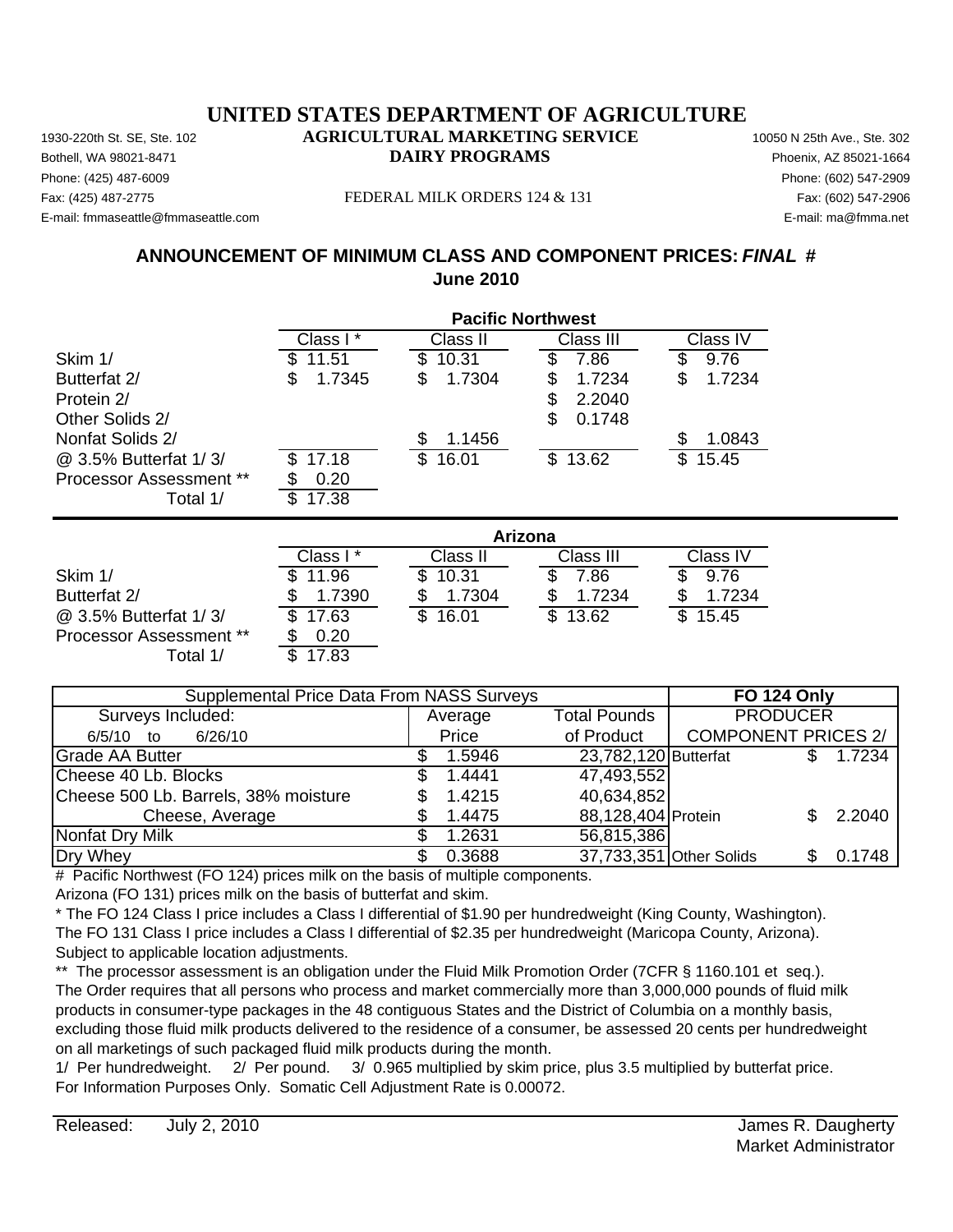Phone: (425) 487-6009 Phone: (602) 547-2909 E-mail: fmmaseattle@fmmaseattle.com E-mail: ma@fmma.net

#### Fax: (425) 487-2775 FEDERAL MILK ORDERS 124 & 131 Fax: (602) 547-2906

# **ANNOUNCEMENT OF MINIMUM CLASS AND COMPONENT PRICES:** *FINAL* **# July 2010**

|                                | <b>Pacific Northwest</b> |              |              |              |
|--------------------------------|--------------------------|--------------|--------------|--------------|
|                                | Class I*                 | Class II     | Class III    | Class IV     |
| Skim 1/                        | 12.02                    | 10.82<br>\$  | \$<br>7.36   | \$<br>9.44   |
| Butterfat 2/                   | 1.7029<br>S              | \$<br>1.9034 | 1.8964<br>\$ | \$<br>1.8964 |
| Protein 2/                     |                          |              | \$<br>2.0515 |              |
| Other Solids 2/                |                          |              | \$<br>0.1700 |              |
| Nonfat Solids 2/               |                          | \$<br>1.2022 |              | 1.0493       |
| @ 3.5% Butterfat 1/3/          | 17.56                    | \$<br>17.10  | \$13.74      | 15.75<br>\$  |
| <b>Processor Assessment **</b> | 0.20                     |              |              |              |
| Total 1/                       | 17.76<br>S               |              |              |              |
|                                |                          |              | Arizona      |              |
|                                | Class I*                 | Class II     | Class III    | Class IV     |
| Skim 1/                        | 12.47                    | S<br>10.82   | \$<br>7.36   | 9.44         |
| Butterfat 2/                   | 1.7074                   | 1.9034       | 1.8964       | 1.8964       |
| @ 3.5% Butterfat 1/3/          | 18.01                    | \$<br>17.10  | \$<br>13.74  | \$<br>15.75  |
| Processor Assessment **        | 0.20<br>S                |              |              |              |

| <b>Supplemental Price Data From NASS Surveys</b> |  |         |                         | <b>FO 124 Only</b>         |        |
|--------------------------------------------------|--|---------|-------------------------|----------------------------|--------|
| Surveys Included:                                |  | Average | <b>Total Pounds</b>     | <b>PRODUCER</b>            |        |
| 7/24/10<br>$7/3/10$ to                           |  | Price   | of Product              | <b>COMPONENT PRICES 2/</b> |        |
| <b>Grade AA Butter</b>                           |  | 1.7375  | 15,140,325 Butterfat    |                            | 1.8964 |
| Cheese 40 Lb. Blocks                             |  | 1.4354  | 49,562,081              |                            |        |
| Cheese 500 Lb. Barrels, 38% moisture             |  | 1.4506  | 44,116,557              |                            |        |
| Cheese, Average                                  |  | 1.4567  | 93,678,638 Protein      |                            | 2.0515 |
| Nonfat Dry Milk                                  |  | 1.2277  | 57,253,574              |                            |        |
| Dry Whey                                         |  | 0.3641  | 37,863,343 Other Solids |                            | 0.1700 |

# Pacific Northwest (FO 124) prices milk on the basis of multiple components.

Arizona (FO 131) prices milk on the basis of butterfat and skim.

Total  $1/$ 

\* The FO 124 Class I price includes a Class I differential of \$1.90 per hundredweight (King County, Washington). The FO 131 Class I price includes a Class I differential of \$2.35 per hundredweight (Maricopa County, Arizona). Subject to applicable location adjustments.

\*\* The processor assessment is an obligation under the Fluid Milk Promotion Order (7CFR § 1160.101 et seq.). The Order requires that all persons who process and market commercially more than 3,000,000 pounds of fluid milk products in consumer-type packages in the 48 contiguous States and the District of Columbia on a monthly basis, excluding those fluid milk products delivered to the residence of a consumer, be assessed 20 cents per hundredweight on all marketings of such packaged fluid milk products during the month.

1/ Per hundredweight. 2/ Per pound. 3/ 0.965 multiplied by skim price, plus 3.5 multiplied by butterfat price. For Information Purposes Only. Somatic Cell Adjustment Rate is 0.00073.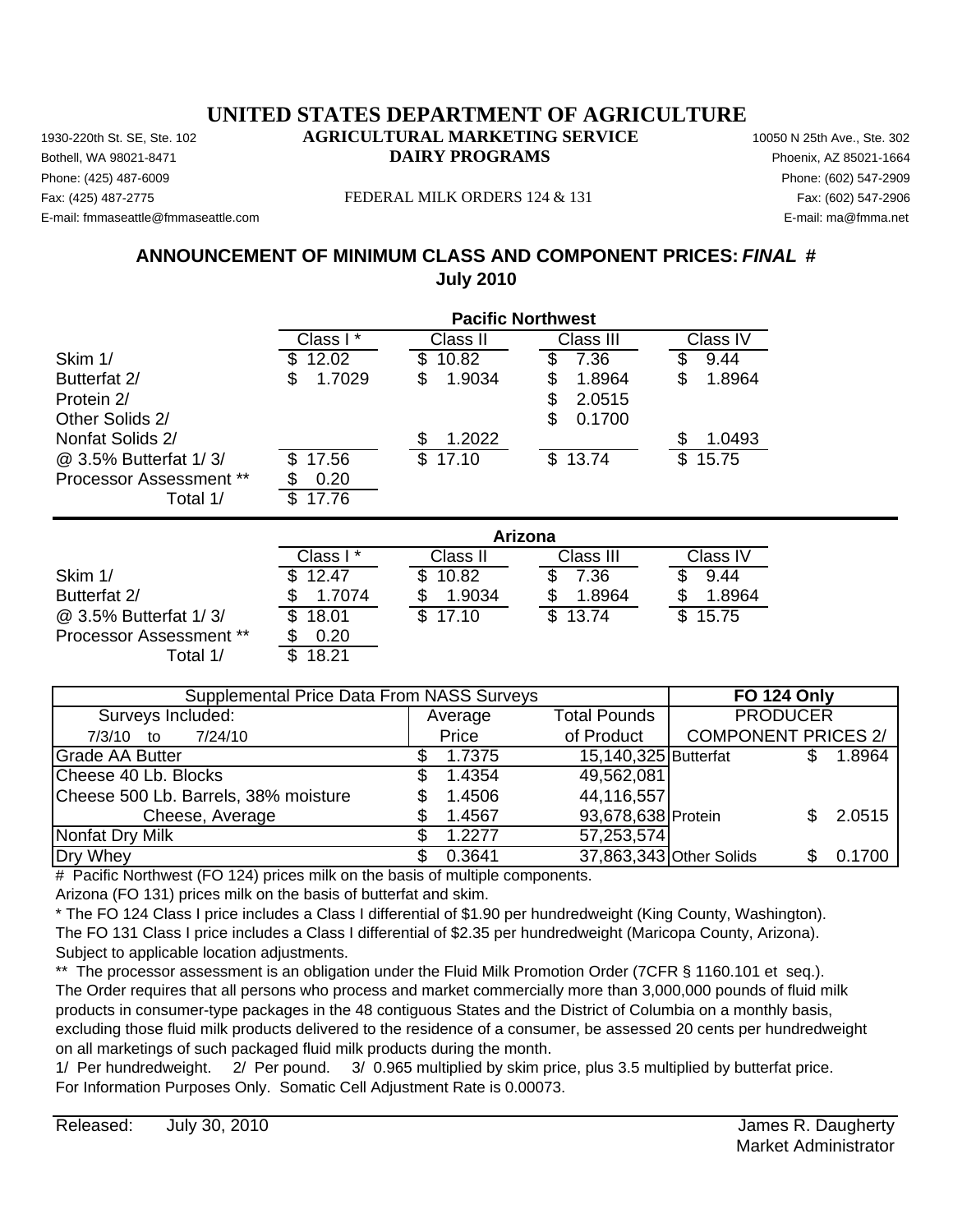Phone: (425) 487-6009 Phone: (602) 547-2909 E-mail: fmmaseattle@fmmaseattle.com E-mail: ma@fmma.net

Fax: (425) 487-2775 FEDERAL MILK ORDERS 124 & 131 Fax: (602) 547-2906

# **ANNOUNCEMENT OF MINIMUM CLASS AND COMPONENT PRICES:** *FINAL* **# August 2010**

|                                | <b>Pacific Northwest</b> |              |             |              |  |
|--------------------------------|--------------------------|--------------|-------------|--------------|--|
|                                | Class I*                 | Class II     | Class III   | Class IV     |  |
| Skim 1/                        | 11.39<br>\$.             | 10.19<br>\$. | 8.35<br>S   | 8.80<br>S    |  |
| Butterfat 2/                   | 1.9089<br>S              | 2.0406<br>\$ | 2.0336<br>S | 2.0336<br>\$ |  |
| Protein 2/                     |                          |              | 2.3788<br>S |              |  |
| Other Solids 2/                |                          |              | 0.1647<br>S |              |  |
| Nonfat Solids 2/               |                          | 1.1322       |             | 0.9780       |  |
| @ 3.5% Butterfat 1/3/          | \$17.67                  | 16.98<br>\$. | \$15.18     | \$15.61      |  |
| <b>Processor Assessment **</b> | 0.20                     |              |             |              |  |
| Total 1/                       | 17.87<br>\$.             |              |             |              |  |

|                                | Arizona  |          |           |          |  |  |
|--------------------------------|----------|----------|-----------|----------|--|--|
|                                | Class I* | Class II | Class III | Class IV |  |  |
| Skim 1/                        | 11.84    | \$10.19  | 8.35      | 8.80     |  |  |
| Butterfat 2/                   | 1.9134   | 2.0406   | 2.0336    | 2.0336   |  |  |
| @ 3.5% Butterfat 1/3/          | 18.12    | \$16.98  | \$15.18   | \$15.61  |  |  |
| <b>Processor Assessment **</b> | 0.20     |          |           |          |  |  |
| Total 1/                       | 18.32    |          |           |          |  |  |

| Supplemental Price Data From NASS Surveys |  |         |                         | <b>FO 124 Only</b>         |        |
|-------------------------------------------|--|---------|-------------------------|----------------------------|--------|
| Surveys Included:                         |  | Average | <b>Total Pounds</b>     | <b>PRODUCER</b>            |        |
| 8/28/10<br>7/31/10<br>to                  |  | Price   | of Product              | <b>COMPONENT PRICES 2/</b> |        |
| <b>Grade AA Butter</b>                    |  | 1.8508  | 21,664,327 Butterfat    |                            | 2.0336 |
| Cheese 40 Lb. Blocks                      |  | 1.5902  | 58,417,601              |                            |        |
| Cheese 500 Lb. Barrels, 38% moisture      |  | 1.5894  | 46,427,313              |                            |        |
| Cheese, Average                           |  | 1.6031  | 104,844,914 Protein     |                            | 2.3788 |
| Nonfat Dry Milk                           |  | 1.1557  | 112,701,032             |                            |        |
| Dry Whey                                  |  | 0.3590  | 52,607,485 Other Solids |                            | 0.1647 |

# Pacific Northwest (FO 124) prices milk on the basis of multiple components.

Arizona (FO 131) prices milk on the basis of butterfat and skim.

\* The FO 124 Class I price includes a Class I differential of \$1.90 per hundredweight (King County, Washington). The FO 131 Class I price includes a Class I differential of \$2.35 per hundredweight (Maricopa County, Arizona). Subject to applicable location adjustments.

\*\* The processor assessment is an obligation under the Fluid Milk Promotion Order (7CFR § 1160.101 et seq.). The Order requires that all persons who process and market commercially more than 3,000,000 pounds of fluid milk products in consumer-type packages in the 48 contiguous States and the District of Columbia on a monthly basis, excluding those fluid milk products delivered to the residence of a consumer, be assessed 20 cents per hundredweight on all marketings of such packaged fluid milk products during the month.

1/ Per hundredweight. 2/ Per pound. 3/ 0.965 multiplied by skim price, plus 3.5 multiplied by butterfat price. For Information Purposes Only. Somatic Cell Adjustment Rate is 0.0008.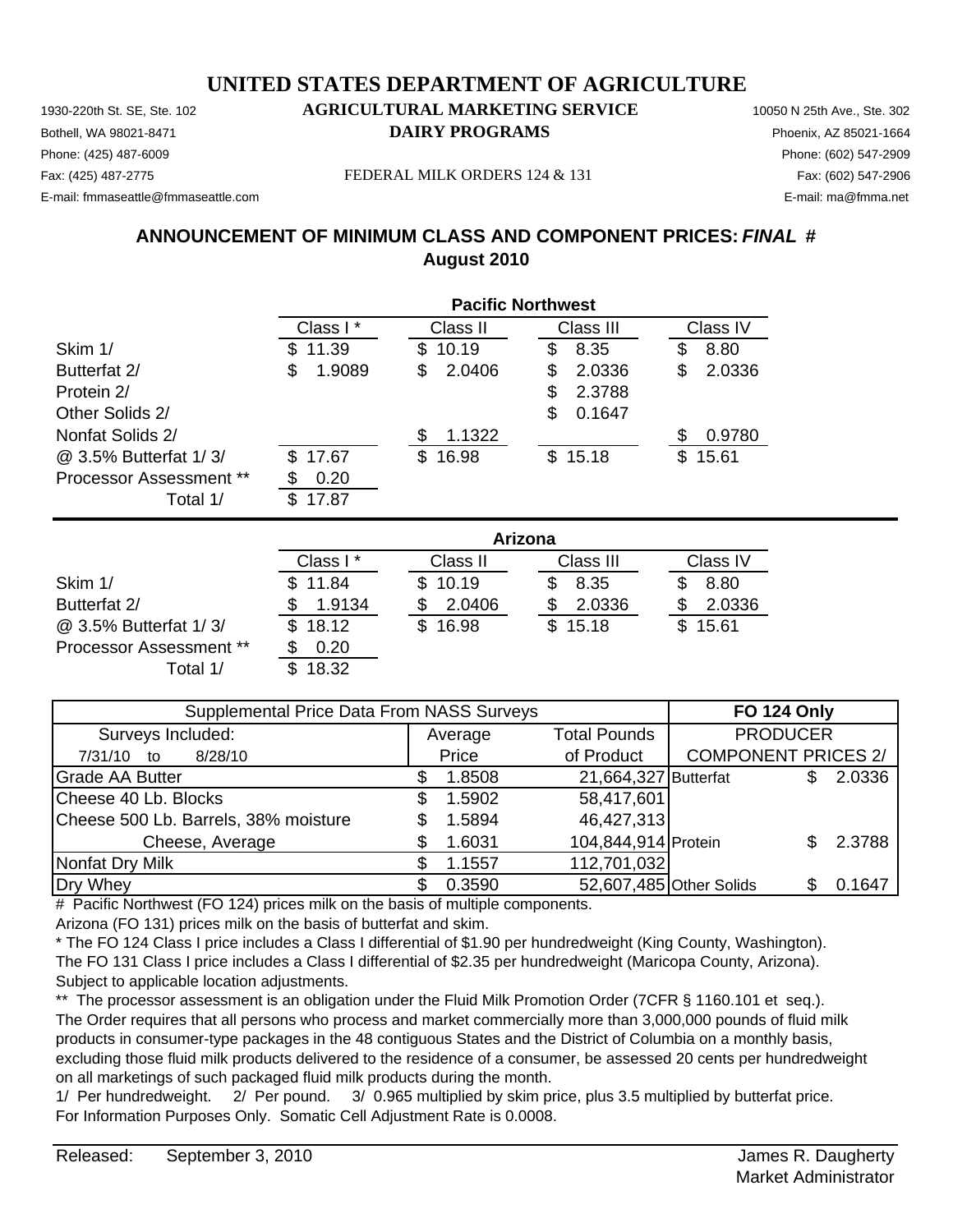Phone: (425) 487-6009 Phone: (602) 547-2909 E-mail: fmmaseattle@fmmaseattle.com E-mail: ma@fmma.net

#### Fax: (425) 487-2775 FEDERAL MILK ORDERS 124 & 131 Fax: (602) 547-2906

# **ANNOUNCEMENT OF MINIMUM CLASS AND COMPONENT PRICES:** *FINAL* **# September 2010**

|                                |              |              | <b>Pacific Northwest</b> |              |
|--------------------------------|--------------|--------------|--------------------------|--------------|
|                                | Class I*     | Class II     | Class III                | Class IV     |
| Skim 1/                        | 10.69        | \$<br>9.49   | \$<br>8.13               | \$<br>8.65   |
| Butterfat 2/                   | 2.0237<br>\$ | \$<br>2.4114 | 2.4044<br>\$             | 2.4044<br>\$ |
| Protein 2/                     |              |              | \$<br>2.3057             |              |
| Other Solids 2/                |              |              | 0.1673<br>\$             |              |
| Nonfat Solids 2/               |              | 1.0544<br>\$ |                          | 0.9608<br>\$ |
| @ 3.5% Butterfat 1/3/          | 17.40        | \$<br>17.60  | \$16.26                  | \$<br>16.76  |
| Processor Assessment **        | 0.20         |              |                          |              |
| Total 1/                       | 17.60<br>\$  |              |                          |              |
|                                |              |              | Arizona                  |              |
|                                | Class I*     | Class II     | Class III                | Class IV     |
| Skim 1/                        | 11.14        | 9.49         | \$<br>8.13               | S<br>8.65    |
| Butterfat 2/                   | 2.0282       | 2.4114<br>\$ | 2.4044                   | 2.4044       |
| @ 3.5% Butterfat 1/3/          | 17.85        | \$<br>17.60  | \$<br>16.26              | \$<br>16.76  |
| <b>Processor Assessment **</b> | 0.20         |              |                          |              |
| Total 1/                       | \$<br>18.05  |              |                          |              |

| Supplemental Price Data From NASS Surveys | <b>FO 124 Only</b> |                      |                                   |
|-------------------------------------------|--------------------|----------------------|-----------------------------------|
| Surveys Included:                         | Average            | <b>Total Pounds</b>  | <b>PRODUCER</b>                   |
| 9/25/10<br>9/4/10 to                      | Price              | of Product           | <b>COMPONENT PRICES 2/</b>        |
| Grade AA Butter                           | 2.1570             | 14,910,136 Butterfat | 2.4044                            |
| Cheese 40 Lb. Blocks                      | 1.6851             | 46,672,704           |                                   |
| Cheese 500 Lb. Barrels, 38% moisture      | 1.6937             | 34,769,208           |                                   |
| Cheese, Average                           | 1.7016             | 81,441,912 Protein   | 2.3057                            |
| Nonfat Dry Milk                           | 1.1383             | 77,818,206           |                                   |
| Dry Whey                                  | 0.3615             |                      | 39,638,455 Other Solids<br>0.1673 |

# Pacific Northwest (FO 124) prices milk on the basis of multiple components.

Arizona (FO 131) prices milk on the basis of butterfat and skim.

\* The FO 124 Class I price includes a Class I differential of \$1.90 per hundredweight (King County, Washington). The FO 131 Class I price includes a Class I differential of \$2.35 per hundredweight (Maricopa County, Arizona). Subject to applicable location adjustments.

\*\* The processor assessment is an obligation under the Fluid Milk Promotion Order (7CFR § 1160.101 et seq.). The Order requires that all persons who process and market commercially more than 3,000,000 pounds of fluid milk products in consumer-type packages in the 48 contiguous States and the District of Columbia on a monthly basis, excluding those fluid milk products delivered to the residence of a consumer, be assessed 20 cents per hundredweight on all marketings of such packaged fluid milk products during the month.

1/ Per hundredweight. 2/ Per pound. 3/ 0.965 multiplied by skim price, plus 3.5 multiplied by butterfat price. For Information Purposes Only. Somatic Cell Adjustment Rate is 0.00085.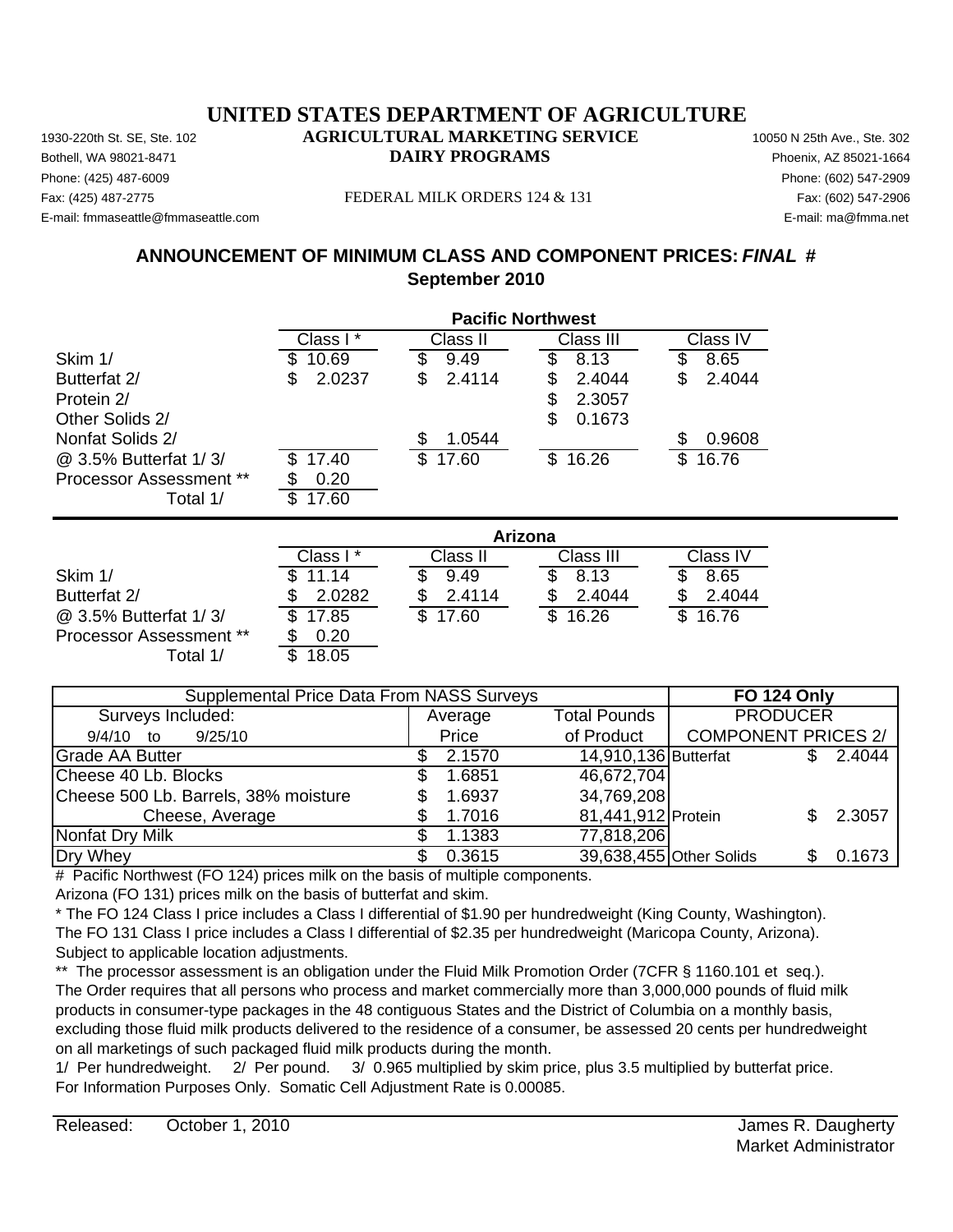Phone: (425) 487-6009 Phone: (602) 547-2909 E-mail: fmmaseattle@fmmaseattle.com E-mail: ma@fmma.net

#### Fax: (425) 487-2775 FEDERAL MILK ORDERS 124 & 131 Fax: (602) 547-2906

# **ANNOUNCEMENT OF MINIMUM CLASS AND COMPONENT PRICES:** *FINAL* **# October 2010**

|                                |              |              | <b>Pacific Northwest</b> |             |
|--------------------------------|--------------|--------------|--------------------------|-------------|
|                                | Class I*     | Class II     | Class III                | Class IV    |
| Skim 1/                        | 10.52        | 9.32<br>\$   | \$<br>8.69               | 8.91        |
| Butterfat 2/                   | 2.3784<br>S  | 2.4506<br>\$ | 2.4436<br>\$             | 2.4436<br>S |
| Protein 2/                     |              |              | 2.4739<br>\$             |             |
| Other Solids 2/                |              |              | \$<br>0.1736             |             |
| Nonfat Solids 2/               |              | 1.0356       |                          | 0.9896      |
| @ 3.5% Butterfat 1/3/          | 18.48<br>S   | \$<br>17.57  | \$16.94                  | \$<br>17.15 |
| <b>Processor Assessment **</b> | 0.20         |              |                          |             |
| Total 1/                       | \$<br>18.68  |              |                          |             |
|                                |              |              | Arizona                  |             |
|                                | Class I*     | Class II     | Class III                | Class IV    |
| Skim 1/                        | 10.97        | 9.32<br>S.   | \$<br>8.69               | 8.91        |
| Butterfat 2/                   | 2.3829       | 2.4506       | 2.4436<br>\$             | 2.4436<br>S |
| @ 3.5% Butterfat 1/3/          | 18.93<br>\$. | \$<br>17.57  | \$<br>16.94              | \$<br>17.15 |
| <b>Processor Assessment **</b> | 0.20<br>\$   |              |                          |             |

| Supplemental Price Data From NASS Surveys | <b>FO 124 Only</b> |                      |                            |        |
|-------------------------------------------|--------------------|----------------------|----------------------------|--------|
| Surveys Included:                         | Average            | <b>Total Pounds</b>  | <b>PRODUCER</b>            |        |
| 10/30/10<br>$10/2/10$ to                  | Price              | of Product           | <b>COMPONENT PRICES 2/</b> |        |
| <b>Grade AA Butter</b>                    | 2.1893             | 21,726,271 Butterfat |                            | 2.4436 |
| Cheese 40 Lb. Blocks                      | 1.7537             | 63,063,103           |                            |        |
| Cheese 500 Lb. Barrels, 38% moisture      | 1.7553             | 43,592,735           |                            |        |
| Cheese, Average                           | 1.7666             | 106,655,838 Protein  |                            | 2.4739 |
| Nonfat Dry Milk                           | 1.1674             | 72,837,798           |                            |        |
| Dry Whey                                  | 0.3676             |                      | 51,393,667 Other Solids    | 0.1736 |

# Pacific Northwest (FO 124) prices milk on the basis of multiple components.

Arizona (FO 131) prices milk on the basis of butterfat and skim.

Total  $1/$   $\overline{\$}$  19.13

\* The FO 124 Class I price includes a Class I differential of \$1.90 per hundredweight (King County, Washington). The FO 131 Class I price includes a Class I differential of \$2.35 per hundredweight (Maricopa County, Arizona). Subject to applicable location adjustments.

\*\* The processor assessment is an obligation under the Fluid Milk Promotion Order (7CFR § 1160.101 et seq.). The Order requires that all persons who process and market commercially more than 3,000,000 pounds of fluid milk products in consumer-type packages in the 48 contiguous States and the District of Columbia on a monthly basis, excluding those fluid milk products delivered to the residence of a consumer, be assessed 20 cents per hundredweight on all marketings of such packaged fluid milk products during the month.

1/ Per hundredweight. 2/ Per pound. 3/ 0.965 multiplied by skim price, plus 3.5 multiplied by butterfat price. For Information Purposes Only. Somatic Cell Adjustment Rate is 0.00088.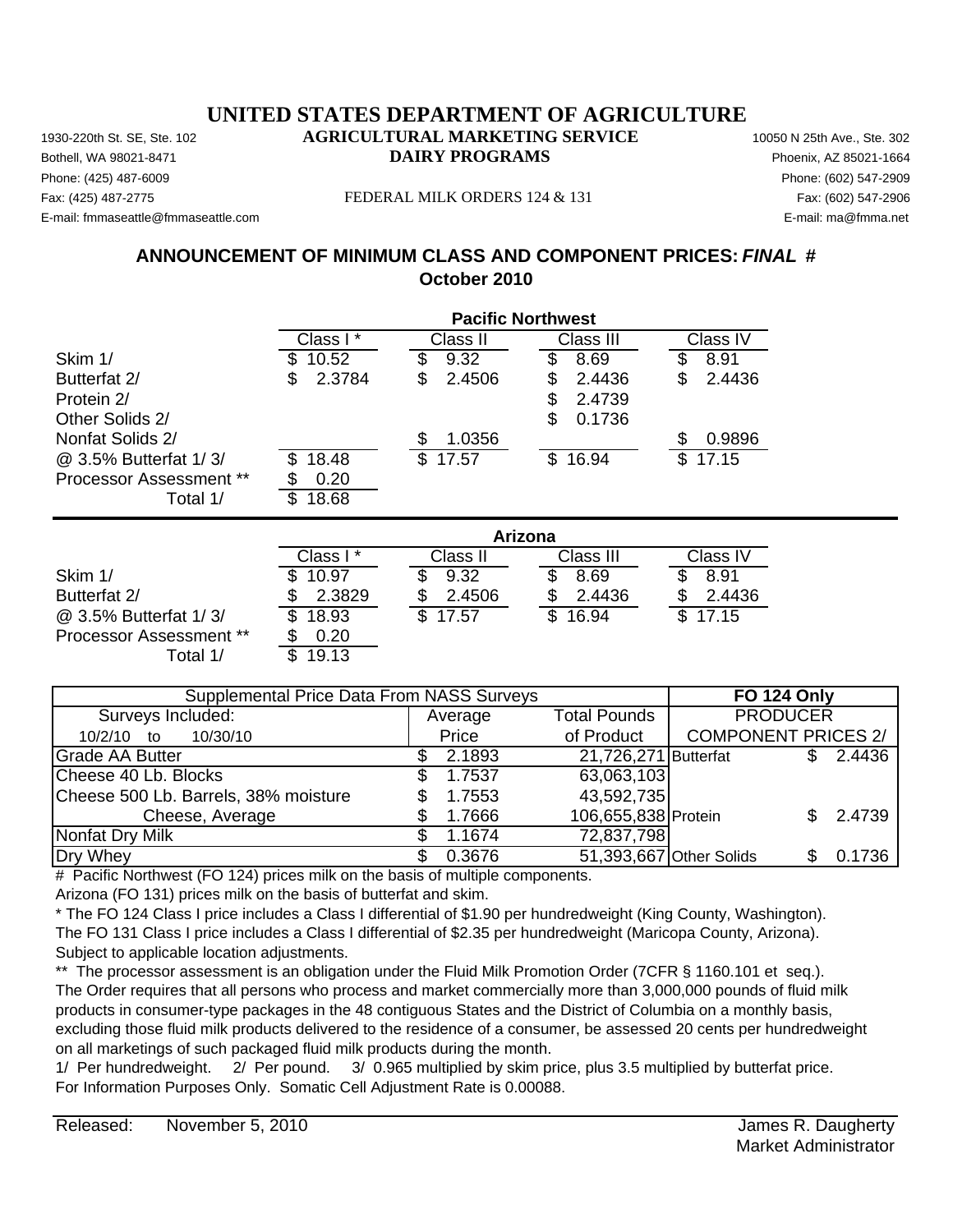Phone: (425) 487-6009 Phone: (602) 547-2909 E-mail: fmmaseattle@fmmaseattle.com E-mail: ma@fmma.net

#### Fax: (425) 487-2775 FEDERAL MILK ORDERS 124 & 131 Fax: (602) 547-2906

# **ANNOUNCEMENT OF MINIMUM CLASS AND COMPONENT PRICES:** *FINAL* **# November 2010**

|                                |                                     |              | <b>Pacific Northwest</b> |              |
|--------------------------------|-------------------------------------|--------------|--------------------------|--------------|
|                                | Class $\overline{\mathsf{I}^*}$     | Class II     | Class III                | Class IV     |
| Skim 1/                        | 10.88                               | 9.68<br>\$   | 7.87<br>\$               | 9.15<br>S    |
| Butterfat 2/                   | 2.4685<br>\$                        | \$<br>2.2492 | \$<br>2.2422             | \$<br>2.2422 |
| Protein 2/                     |                                     |              | \$<br>2.1981             |              |
| Other Solids 2/                |                                     |              | \$<br>0.1797             |              |
| Nonfat Solids 2/               |                                     | 1.0756<br>\$ |                          | 1.0172       |
| @ 3.5% Butterfat 1/3/          | 19.14                               | \$<br>17.21  | \$15.44                  | 16.68<br>\$  |
| <b>Processor Assessment **</b> | 0.20                                |              |                          |              |
| Total 1/                       | 19.34<br>\$                         |              |                          |              |
|                                |                                     |              | Arizona                  |              |
|                                | Class $\overline{1}^{\overline{x}}$ | Class II     | Class III                | Class IV     |
| Skim 1/                        | 11.33                               | 9.68         | \$<br>7.87               | 9.15         |
| Butterfat 2/                   | 2.4730                              | 2.2492<br>S  | 2.2422<br>\$             | 2.2422<br>\$ |
| @ 3.5% Butterfat 1/3/          | \$<br>19.59                         | \$<br>17.21  | \$<br>15.44              | \$<br>16.68  |

Average 11/6/10 to 11/27/10 **Price** Grade AA Butter **3 12.0230 12,596,513** Butterfat \$ 2.2422 Cheese 40 Lb. Blocks 5 1.6102 Cheese 500 Lb. Barrels,  $38\%$  moisture  $$3.5921$ Cheese, Average \$ 1.6152 82,932,787 Protein \$ 2.1981 Nonfat Dry Milk  $\sim$  \$ 1.1953 Dry Whey \$ 0.3736 33,735,437 Other Solids \$ 0.1797 34,812,900 59,156,775 of Product | COMPONENT PRICES 2/ 48,119,887 Supplemental Price Data From NASS Surveys **FO 124 Only** Surveys Included: The Contract of Average Total Pounds PRODUCER

# Pacific Northwest (FO 124) prices milk on the basis of multiple components.

Arizona (FO 131) prices milk on the basis of butterfat and skim.

\* The FO 124 Class I price includes a Class I differential of \$1.90 per hundredweight (King County, Washington). The FO 131 Class I price includes a Class I differential of \$2.35 per hundredweight (Maricopa County, Arizona). Subject to applicable location adjustments.

\*\* The processor assessment is an obligation under the Fluid Milk Promotion Order (7CFR § 1160.101 et seq.). The Order requires that all persons who process and market commercially more than 3,000,000 pounds of fluid milk products in consumer-type packages in the 48 contiguous States and the District of Columbia on a monthly basis, excluding those fluid milk products delivered to the residence of a consumer, be assessed 20 cents per hundredweight on all marketings of such packaged fluid milk products during the month.

1/ Per hundredweight. 2/ Per pound. 3/ 0.965 multiplied by skim price, plus 3.5 multiplied by butterfat price. For Information Purposes Only. Somatic Cell Adjustment Rate is 0.00081.

Processor Assessment \*\* \$ 0.20

Total 1/ \$ 19.79